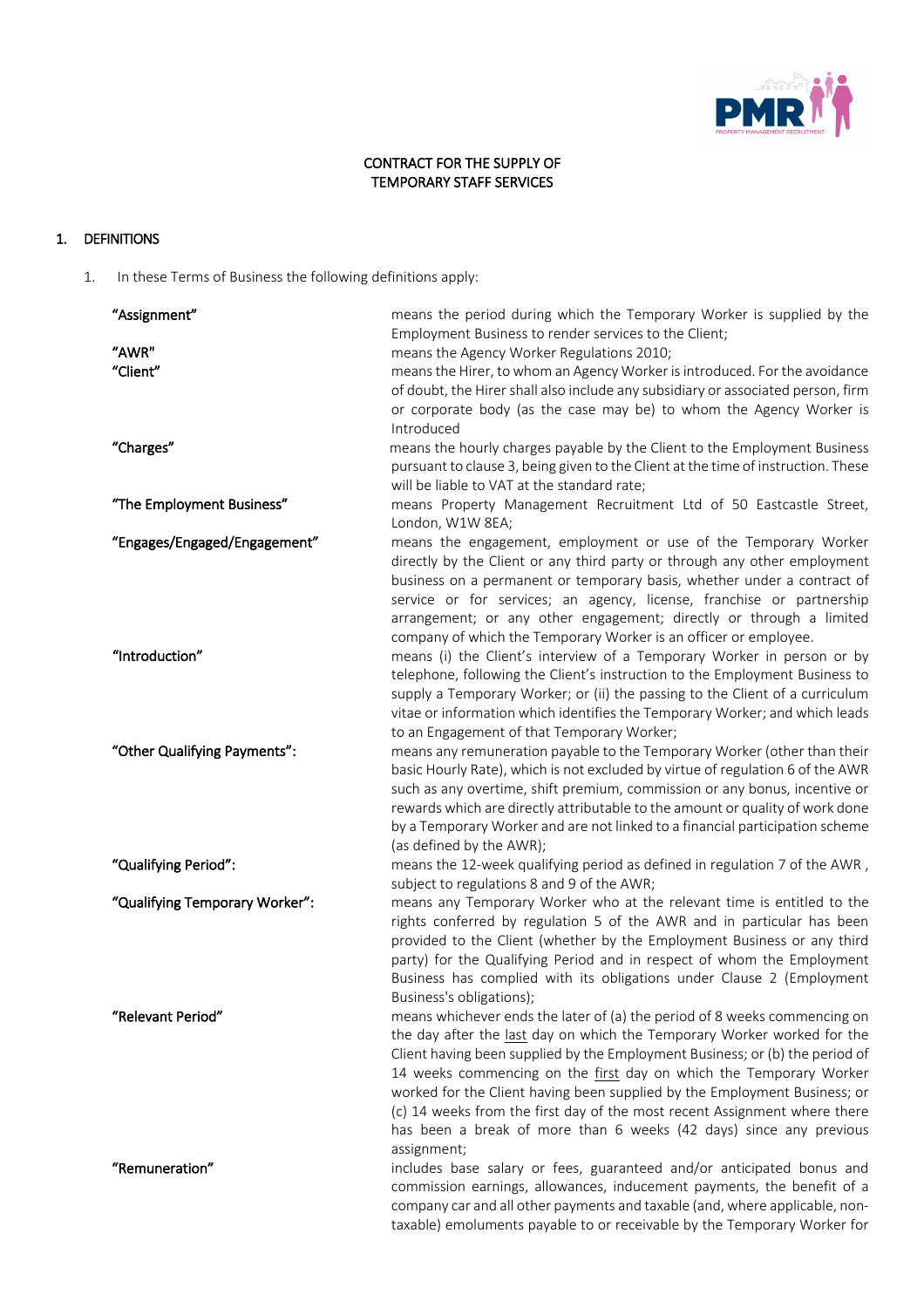|                    | services rendered to or on behalf of the Client or any third party. Where a |
|--------------------|-----------------------------------------------------------------------------|
|                    | company car is provided, a notional amount of £4,000 will be added to the   |
|                    | salary in order to calculate the Employment Business' fee.                  |
| "Temporary Worker" | means the individual who is introduced by the Employment Business to        |
|                    | render services to the Client who is deemed to be an agency worker for the  |
|                    | purposes of regulation 3 of the AWR;                                        |
| "Transfer Fee"     | means the fee payable in accordance with Regulation 10 of the Conduct of    |
|                    | Employment Agencies and Employment Businesses Regulations 2003 being        |
|                    | 15% of the Remuneration payable to the Temporary Worker during the first    |
|                    | 12 months of the Engagement or, if the actual amount of the Remuneration    |
|                    | is not known, the Charges multiplied by 300.                                |

- 2. Unless the context otherwise requires, references to the singular include the plural.
- 3. The headings contained in these Terms are for convenience only and do not affect their interpretation.

#### 2. THE CONTRACT

- 1. These Terms constitute the contract between the Employment Business and the Client for the supply of the Temporary Worker's services by the Employment Business to the Client and are deemed to be accepted by the Client by virtue of its request for, interview with or Engagement of the Temporary Worker or the passing of any information about the Temporary Worker to any third party following an Introduction. Where, in respect of the Client, these Terms are being entered into by a company as agent ("Agent") for and on behalf of a third party company ("Principal"), the Agent (i) confirms that it has the requisite power and authority to enter into and perform the obligations under these Terms on behalf of the Principal and (ii) acknowledges that if it acts outside of its authority as agent for the Principal and/or the Principal does not pay any of the fees due and payable under these Terms , the Agent shall have the primary obligation to pay the fees due to the Employment Business.
- 2. These Terms contain the entire agreement between the parties and unless otherwise agreed in writing by a director of the Employment Business, these Terms prevail over any terms of business or purchase conditions put forward by the Client.
- 3. No variation or alteration to these Terms shall be valid unless the details of such variation are agreed between the Employment Business and the Client and are set out in writing and a copy of the varied terms is given to the Client stating the date on or after which such varied terms shall apply.

## 3. CHARGES

- 3.1 The Client agrees to pay the Charges of the Employment Business in respect of any Assignment. The Charges are calculated according to the number of hours worked by the Temporary Worker (to the nearest quarter hour).
- 3.2 The Charges are invoiced to the Client on a weekly basis and are payable within 14 days. The Employment Business reserves the right to charge interest on any overdue amounts at the rate of 8% per annum above the base rate from time to time of the Bank of England from the due date until the date of payment.
- 3.3 There are no rebates payable in respect of the Charges of the Employment Business.
- 3.4 Hourly Rates shall be doubled for all UK public holidays, including all overnight bookings that fall on the  $24^{th}$ ,  $26^{th}$  &  $31^{st}$ December, in addition to Easter Sunday.
- 3.5 The Client agrees to pay for taxis to and from work for all public holidays when no public transport or alternative means is available. Receipts will be provided when invoiced.

3.6 The Client agrees to pay for the full shift hours (including lunch breaks) worked by the temporary worker unless previously agreed beforehand.

3.7 The Client agrees to pay an additional £2.50 per hour + VAT on top of the standard Hourly Rate, for all out of hours emergency calls within 2 hours of a shift starting, or for requests made between 23.00 – 06.00.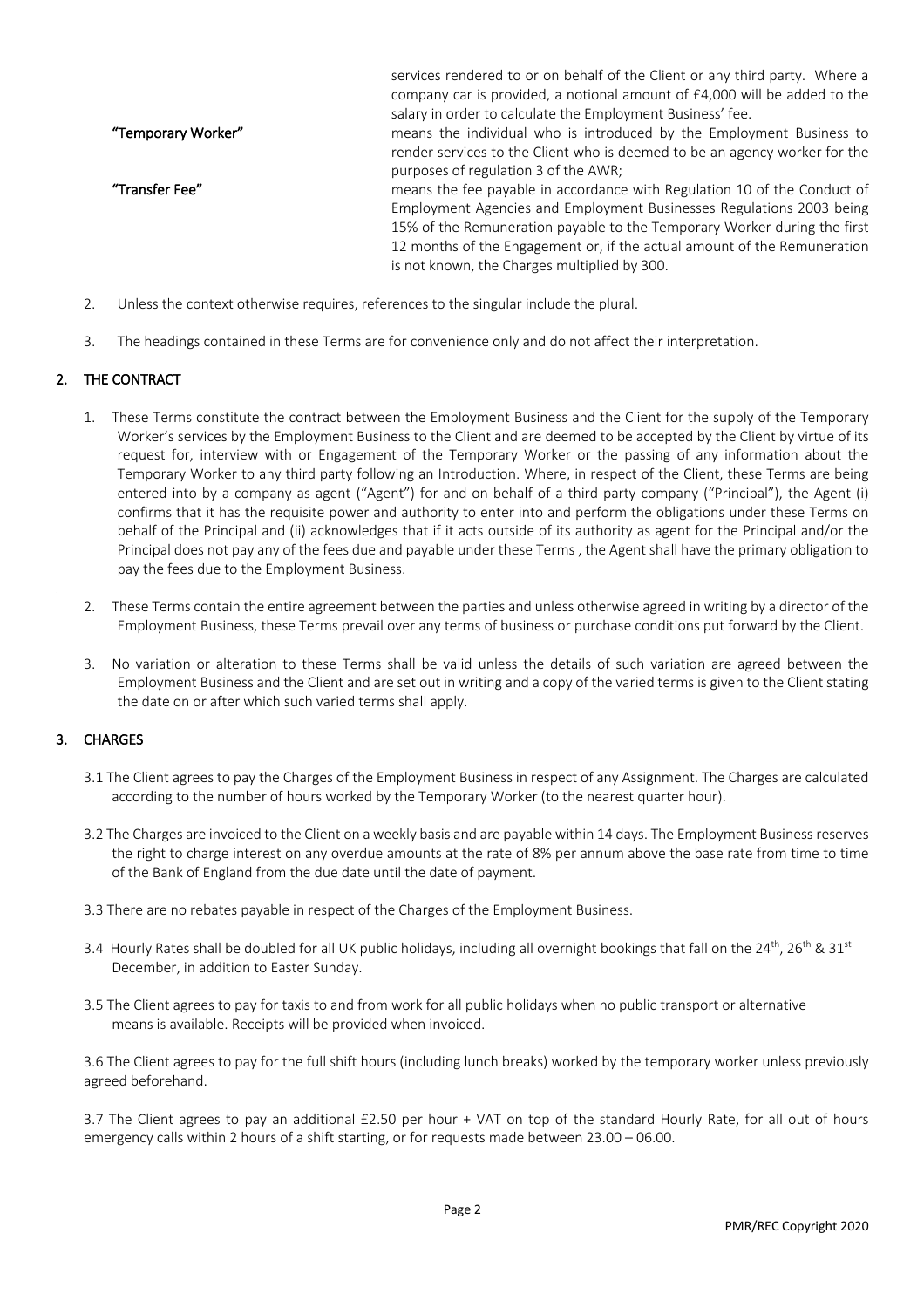## 4. INFORMATION TO BE PROVIDED

4.1 When making an Introduction of a Temporary Worker to the Client the Employment Business shall inform the Client of the identity of the Temporary Worker; that the Temporary Worker has the necessary or required experience, training, qualifications and any authorisation required by law or a professional body to work in the Assignment; whether the Temporary Worker will be employed by the Employment Business under a contract of service or apprenticeship or a contract for services; and that the Temporary Worker is willing to work in the Assignment.

4.2 Where such information is not given in paper form or by electronic means it shall be confirmed by such means by the end of the third business day (excluding Saturday, Sunday and any public or Bank holiday) following, save where the Temporary Worker is being Introduced for an Assignment in the same position as one in which the Temporary Worker had previously been supplied within the previous five business days and such information has already been given to the Client, unless the Client requests that the information be resubmitted.

4.3 Before a Temporary Worker starts an Assignment, the Employment Business shall notify the Client if either:

- (a) the Temporary Worker is a Qualifying Temporary Worker in relation to the Assignment; or
- (b) the Temporary Worker will become a Qualifying Temporary Worker during the course of the Assignment, and

the Employment Business shall advise the Client of the applicable Charges, including any Other Qualifying Payments which may be payable.

4.4 Each Party shall comply with their legal obligations under the AWR. If either party receives an allegation that there has been a breach of the AWR in relation to the supply of a Temporary Worker to the Client by the Employment Business (whether that allegation has been made as a request for information under regulation 16 of the AWR 2010 or otherwise), it shall provide a copy of that allegation to the other party within seven days of receipt. The parties shall co-operate with each other in responding to that allegation, which shall include supplying any information which may be reasonably requested by the other party and complying with any reasonable requests in relation to the contents of any response.

4.5 In order to ensure compliance with the AWR, the Employment Business will within seven days of receiving a written request from the Client provide it with details of:

- (a) the number of Temporary Workers that it is currently supplying to the Client;
- (b) the parts of the Client's undertaking in which those Temporary Workers are working; and
- (c) the type of work those Temporary Workers are carrying out,

together with any other information which the Client may reasonably request in relation to any payments made by the Employment Business, its subcontractors or any other intermediaries to any Temporary Workers.

### 5. TIME SHEETS

- 5.1 At the end of each week of an Assignment (or at the end of the Assignment where it is for a period of one week or less) the Client shall sign the Employment Business' time sheet verifying the number of hours worked by the Temporary Worker during that week.
- 5.2 Signature of the time sheet by the Client is confirmation of the number of hours worked. If the Client is unable to sign a time sheet produced for authentication by the Temporary Worker because the Client disputes the hours claimed, the Client shall inform the Employment Business as soon as is reasonably practicable and shall co-operate fully and in a timely fashion with the Employment Business to enable the Employment Business to establish what hours, if any, were worked by the Temporary Worker. Failure to sign the time sheet does not absolve the Client's obligation to pay the Charges in respect of the hours worked.
- 5.3 The Client shall not be entitled to decline to sign a timesheet on the basis that he is dissatisfied with the work performed by the Temporary Worker. In cases of unsuitable work the Client should apply the provisions of clause 10.1 below.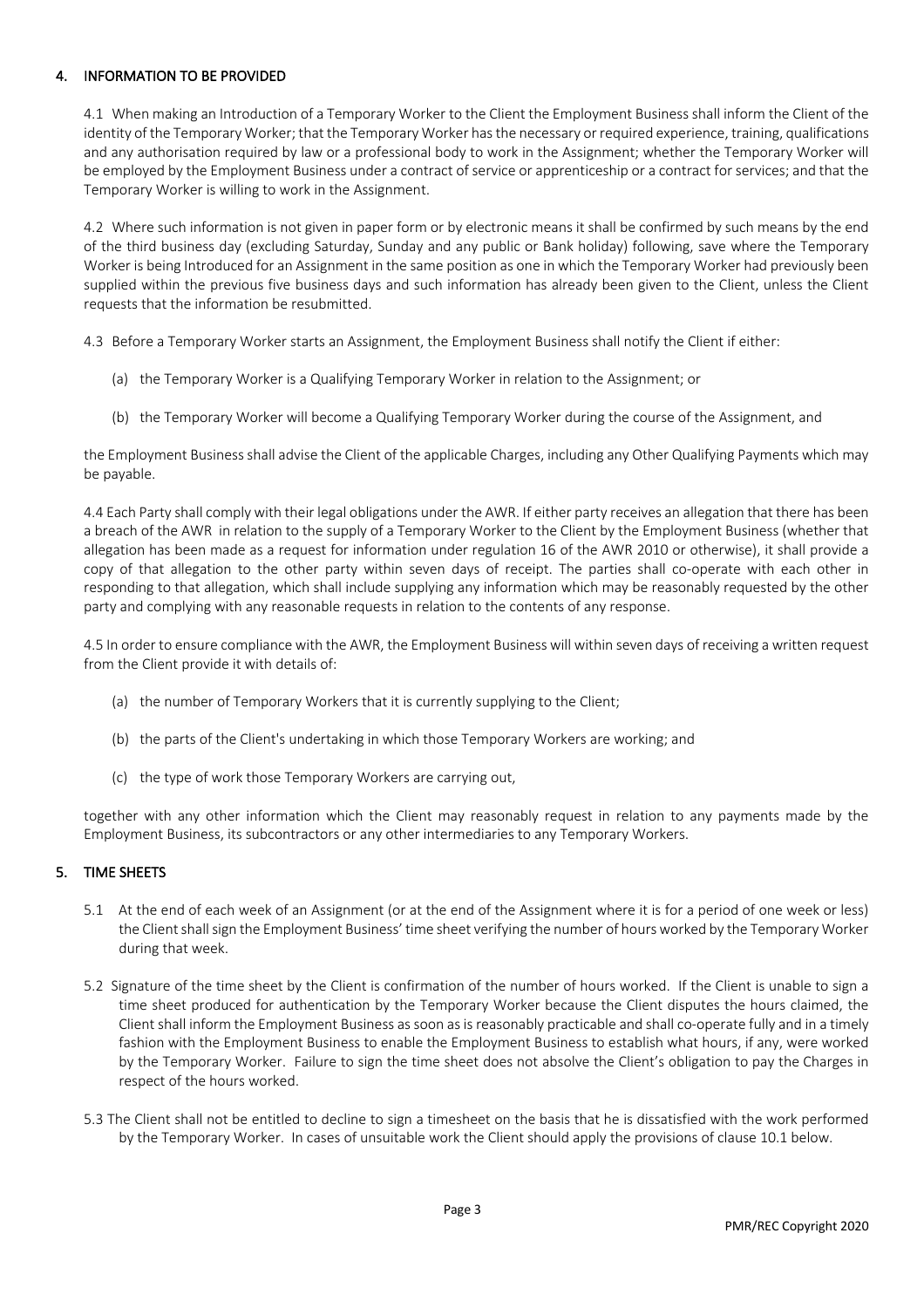#### 6. PAYMENT OF THE TEMPORARY WORKER

6.1 The Employment Business assumes responsibility for paying the Temporary Worker and where appropriate, for the deduction and payment of National Insurance Contributions and PAYE Income Tax applicable to the Temporary Worker pursuant to sections 44-47 of the Income Tax (Earnings and Pensions) Act 2003.

### 7. TRANSFER FEES

7.1 The Client shall be liable to pay a Transfer Fee if the Client directly or indirectly (i) Engages a Temporary Worker Introduced by the Employment Business other than via the Employment Business; or (ii) introduces the Temporary Worker to a third party and such introduction results in an Engagement of the Temporary Worker by the third party other than via the Employment Business and:

7.1.1. where the Temporary Worker has been supplied by the Employment Business, such Engagement takes place during the Assignment or within the Relevant Period; or

7.1.2 where the Temporary Worker has not been supplied by the Employment Business, such Engagement takes place within 6 months from the date of the Introduction to the Client.

7.2 No Transfer Fee shall be payable if the Client as applicable gives to the Employment Business one week's written notice that it wishes to continue the hire of the Temporary Worker for the Period of Extended Hire before it Engages the Temporary Worker other than through the Employment Business. The "Period of Extended Hire," referred to in this clause 7, shall be 13 weeks.

7.3 During such Period of Extended Hire the Employment Business shall supply the Temporary Worker on the same terms on which the Temporary Worker has or would have been supplied during the Assignment and in any case on terms no less favourable than those terms which applied immediately before the Employment Business received the notice in clause 7.2 and the Client shall continue to pay the Charges. If the Employment Business is unable to supply the Temporary Worker for any reason outside its control for the whole or any part of the Period of Extended Hire; or the Client does not wish to hire the Temporary Worker on the same terms as the Assignment; but the Temporary Worker is Engaged by the Client, the Client shall pay the Transfer Fee, reduced pro-rata to reflect any Charges paid by the Client during any part of the Period of Extended Hire worked by the Temporary Worker before being Engaged by the Client. If the Client fails to give notice of its intention to Engage the Temporary Worker other than via the Employment Business before such Engagement commences, the parties agree that the Transfer Fee shall be due in full.

7.4 Where prior to the commencement of the Client's Engagement other than via the Employment Business, the Employment Business and the Client agree that such Engagement will be on the basis of a fixed term of less than 12 months, the Employment Business may, in its absolute discretion, reduce the Transfer Fee on pro-rata basis. Such reduction is subject to the Client Engaging the Temporary Worker for the agreed fixed term. Should the Client extend the Temporary Worker's Engagement or re-Engage the Temporary Worker within 12 months from the commencement of the initial Engagement the Employment Business reserves the right to recover the balance of the unadjusted Transfer Fee.

7.5 The Employment Business will not refund the Transfer Fee in the event that the Engagement of the Temporary Worker other than via the Employment Business by the Client or by a third party to which the Client introduces the Temporary Worker terminates or terminates before the end of the fixed term referred to in clause 7.4.

7.6 Any applicable VAT is payable by the Client in addition to any Transfer Fee due.

#### 8. LIABILITY

8.1 Whilst every effort is made by the Employment Business to give satisfaction to the Client by ensuring reasonable standards of skills, integrity and reliability from Temporary Workers and further to provide them in accordance with the Client's booking details, the Employment Business is not liable for any loss, expense, damage or delay arising from any failure to provide any Temporary Worker for all or part of the period of booking or from the negligence, dishonesty, misconduct or lack of skill of the Temporary Worker. For the avoidance of doubt, the Employment Business does not exclude liability for death or personal injury arising from its own negligence.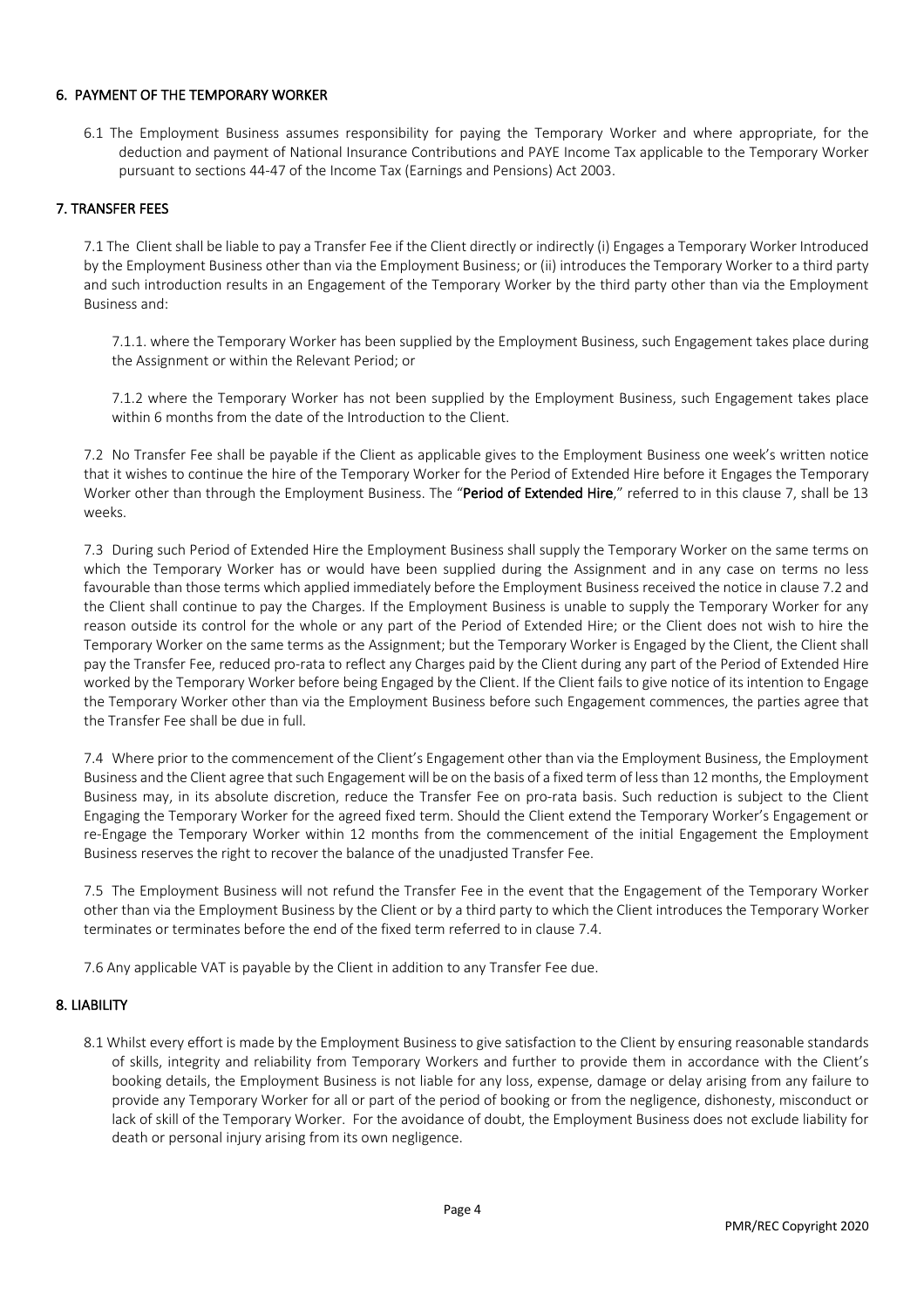- 8.2 Temporary Workers supplied by the Employment Business are engaged under contracts for services. They are not the employees of the Employment Business but are deemed to be under the supervision, direction and control of the Client from the time they report to take up duties and for the duration of the Assignment. The Client agrees to be responsible for all acts, errors or omissions of the Temporary Worker, whether wilful, negligent or otherwise as though the Temporary Worker was on the payroll of the Client. The Client will also comply in all respects with all statutes including, for the avoidance of doubt, the Working Time Regulations, Health and Safety At Work Act etc, by-laws, codes of practice and legal requirements to which the Client is ordinarily subject in respect of the Client's own staff (excluding the matters specifically mentioned in Clause 6 above), including in particular the provision of adequate Employer's and Public Liability Insurance cover for the Temporary Worker during all Assignments.
- 8.3 The Client shall advise the Employment Business of any special health and safety matters about which the Employment Business is required to inform the Temporary Worker and about any requirements imposed by law or by any professional body, which must be satisfied if the Temporary Worker is to fill the Assignment. The Client will assist the Employment Business in complying with the Employment Business' duties under the Working Time Regulations by supplying any relevant information about the Assignment requested by the Employment Business and the Client will not do anything to cause the Employment Business to be in breach of its obligations under these Regulations. Where the Client requires or may require the services of a Temporary Worker for more than 48 hours in any week, the Client must notify the Employment Business of this requirement before the commencement of that week.
- 8.4 The Client undertakes that it knows of no reason why it would be detrimental to the interests of the Temporary Worker for the Temporary Worker to fill the Assignment.
- 8.5 The Client undertakes not to request the supply of a Temporary Worker to perform the duties normally performed by a worker who is taking part in official industrial action or duties normally performed someone who has been transferred by the Client to perform the duties of the person on strike or taking official industrial action.
- 8.6 The Client shall indemnify and keep indemnified the Employment Business against any costs, claims or liabilities incurred by the Employment Business arising out of any Assignment or arising out of any non-compliance with clauses 8.2, 8.3 and 8.5 and/or as a result of any breach of these Terms by the Client.

### 9. SPECIAL SITUATIONS

- 9.1 Where the Temporary Worker is required by law, or any professional body to have any qualifications or authorisations to work on the Assignment or the Assignment involves caring for or attending one or more persons under the age of eighteen or any person who by reason of age, infirmity or who is otherwise in need of care or attention, the Employment Business will take all reasonably practicable steps to obtain and offer to provide to the Client:
	- Copies of any relevant qualifications or authorisations of the Temporary Worker, and
	- Two references from persons not related to the Temporary Worker who have agreed that the references they provide may be disclosed to the Client

and has taken all reasonably practicable steps to confirm that the Temporary Worker is suitable for the Assignment. If the Employment Business is unable to do any of the above it shall inform the Client of the steps it has taken to obtain this information in any event.

#### 10. TERMINATION

10.1 The Client undertakes to supervise the Temporary Worker sufficiently to ensure the Client's satisfaction with the Temporary Worker's standards of workmanship. If the Client reasonably considers that the services of the Temporary Worker are unsatisfactory, the Client may terminate the Assignment either by instructing the Temporary Worker to leave the Assignment immediately, or by directing the Employment Business to remove the Temporary Worker. The Employment Business may, in such circumstances, reduce or cancel the charges for the time worked by that Temporary Worker, provided that the Assignment terminates: -

a) Within four hours of the Temporary Worker commencing the Assignment where the booking is for more than seven hours; or

b) Within two hours for bookings of seven hours or less;

And also provided that notification of the unsuitability of the Temporary Worker is confirmed in writing to the Employment Business within 48 hours of the termination of the Assignment.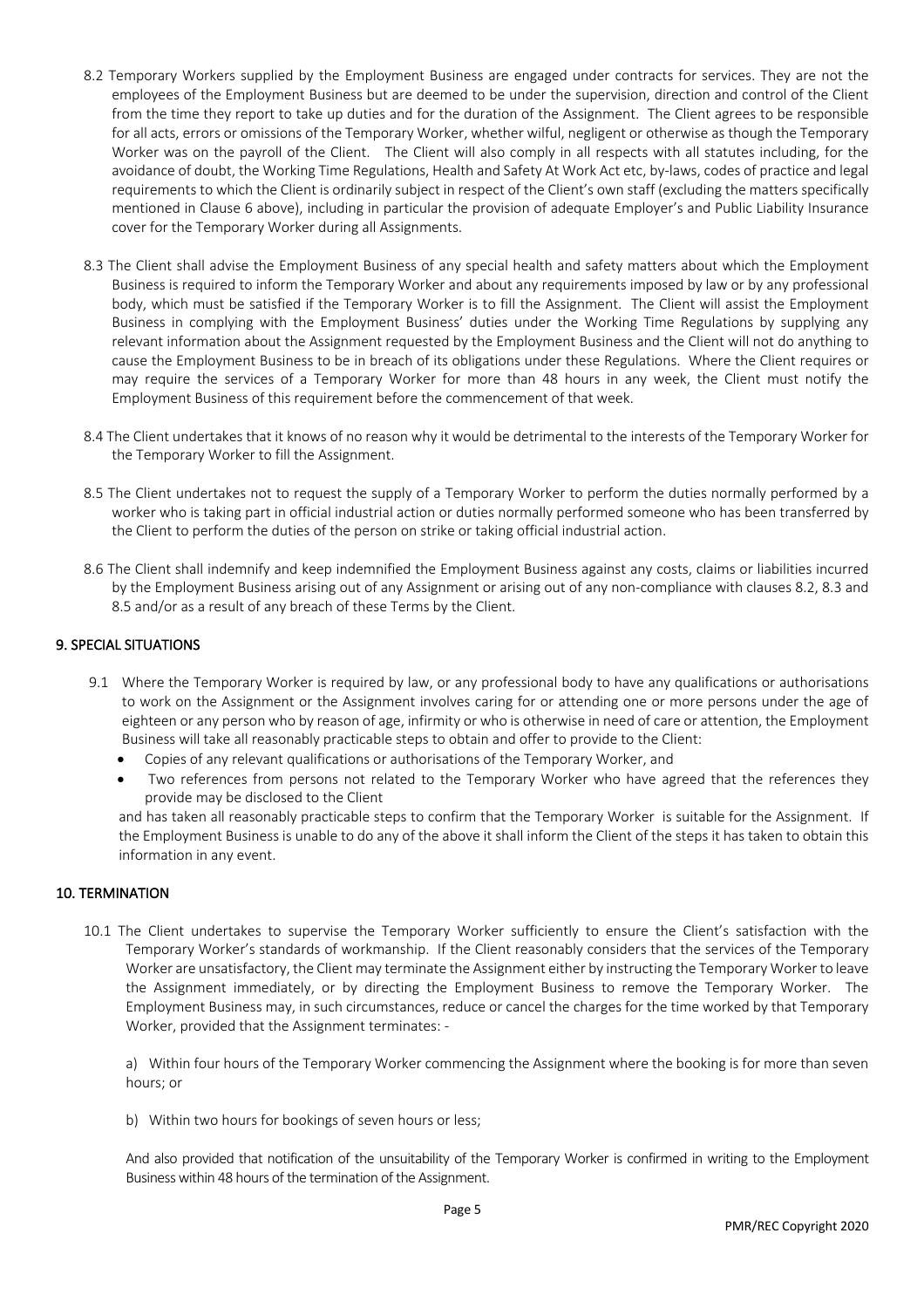- 10.2 Any of the Client, the Employment Business or the Temporary Worker may terminate an Assignment at any time without prior notice and without liability.
- 10.3 The Client shall notify the Employment Business immediately and without delay and in any event within 24 hours if the Temporary Worker fails to attend work or notifies the Client that the Temporary Worker is unable to attend work for any reason.
- 10.4 The Employment Business shall notify the Client immediately if it receives or otherwise obtains information which gives it reasonable grounds to believe that a Temporary Worker supplied to the Client is unsuitable for the Assignment and shall be entitled to terminate the Assignment forthwith by notice in writing without prior notice and without liability.

### 11. LAW

11.1 These Terms are governed by the law of England & Wales and are subject to the exclusive jurisdiction of the Courts of England & Wales.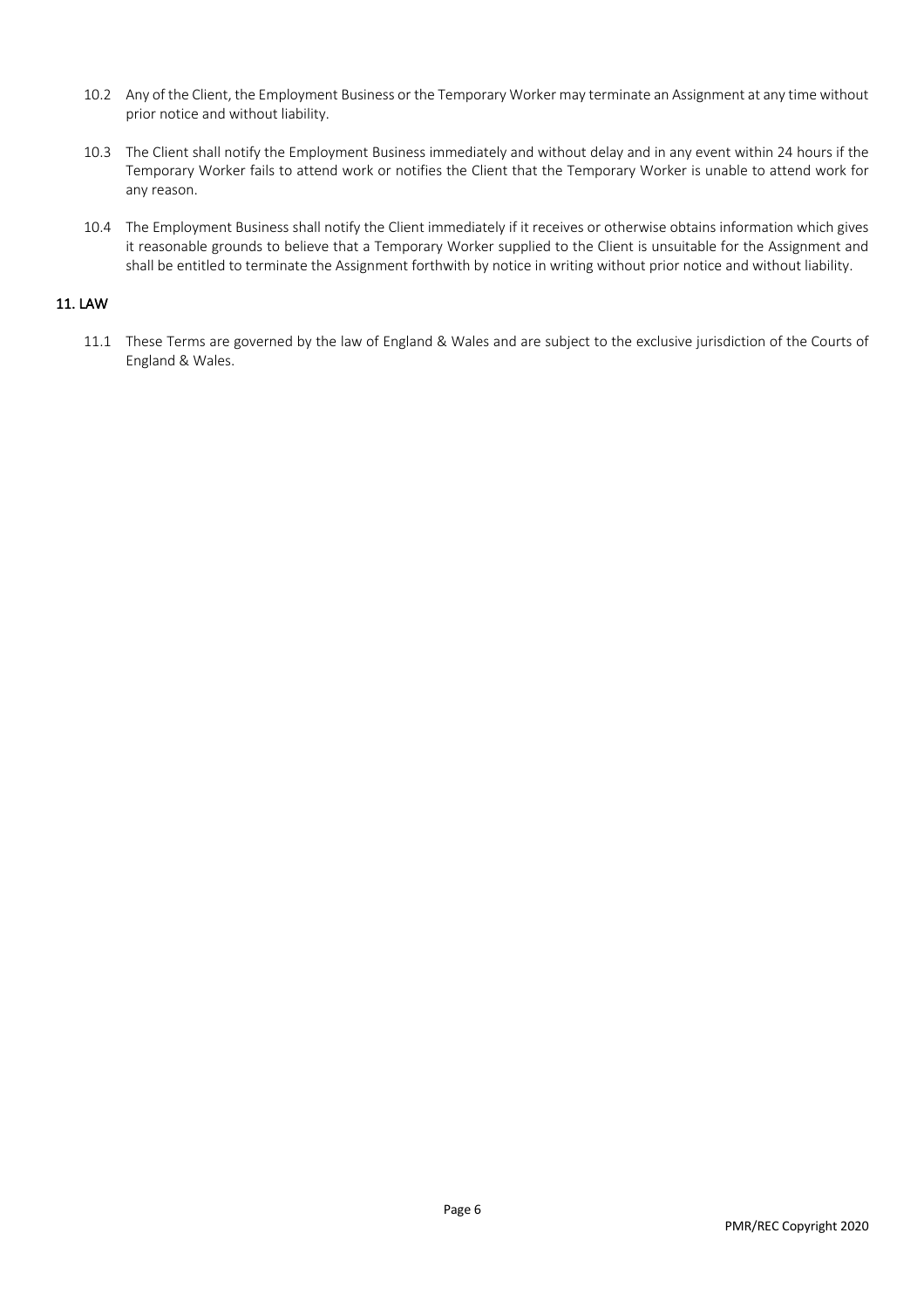# 1. DEFINITIONS

1.1. In these Terms of Business the following definitions apply:

| "Applicant"           | means the person introduced by the Employment Business to the Client for              |
|-----------------------|---------------------------------------------------------------------------------------|
|                       | an Engagement including any officer or employee of the Applicant if the               |
|                       | Applicant is a limited company and members of the Employment Business's<br>own staff; |
| "Client"              | means the entity to whom a Candidate is introduced by the Agency, which               |
|                       | shall also include any subsidiary or associated person, firm or corporate body        |
|                       | (as the case may be) to whom the Candidate is Introduced;                             |
| "Employment Business" | means Property Management Recruitment Ltd of 50 Eastcastle Street,                    |
|                       | London, W1W 8EA;                                                                      |
| "Engagement"          | means the engagement, employment or use of the Applicant by the Client or             |
|                       | any third party on a permanent or temporary basis, whether under a contract           |
|                       | of service or for services; under an agency, licence, franchise or partnership        |
|                       | agreement; or any other engagement; directly or through a limited company             |
|                       | of which the Applicant is an officer or employee;                                     |
| "Engagement Fee"      | means a fee based on a percentage of the total Remuneration, set out in the           |
|                       | Fee Schedule below, this shall then be liable to VAT at the prevailing rate;          |
| "Introduction"        | means (i) the Client's interview of an Applicant in person or by telephone,           |
|                       | following the Client's instruction to the Employment Business to search for           |
|                       | an Applicant; or (ii) the passing to the Client of a curriculum vitæ or               |
|                       | information which identifies the Applicant; and which leads to an                     |
|                       | Engagement of that Applicant;                                                         |
| "Remuneration"        | includes the first 12 months' annual base salary or fees, guaranteed and/or           |
|                       | anticipated bonus and commission earnings, allowances, inducement                     |
|                       | payments, the benefit of a company car and all other payments and taxable             |
|                       | (and, where applicable, non-taxable) emoluments payable to or receivable by           |
|                       | the Applicant for services rendered to or on behalf of the Client. Where the          |
|                       | Client provides a company car, a notional amount of £4,000 will be added to           |
|                       | the salary in order to calculate the Employment Business's fee.                       |

- 1.2. Unless the context requires otherwise, references to the singular include the plural.
- 1.3. The headings contained in these Terms of Business are for convenience only and do not affect their interpretation.

### 2. THE CONTRACT

- 2.1. These Terms constitute the contract between the Employment Business and the Client and are deemed to be accepted by the Client by virtue of an Introduction to, or the Engagement of an Applicant or the passing of any information about the Applicant to any third party following an Introduction. Where, in respect of the Client, these Terms are being entered into by a company as agent ("Agent") for and on behalf of a third party company ("Principal"), the Agent (i) confirms that it has the requisite power and authority to enter into and perform the obligations under these Terms on behalf of the Principal and (ii) acknowledges that if it acts outside of its authority as agent for the Principal and/or the Principal does not pay any of the fees due and payable under these Terms , the Agent shall have the primary obligation to pay the fees due to the Employment Business.
- 2.2. These terms contain the entire agreement between the parties and unless otherwise agreed in writing by a director of the Employment Business, these Terms of Business prevail over any other terms of business or purchase conditions put forward by the Client.
- 2.3 No variation or alteration to these Terms shall be valid unless the details of such variation are agreed between the Employment Business and the Client and are set out in writing and a copy of the varied terms is given to the Client stating the date on or after which such varied terms shall apply.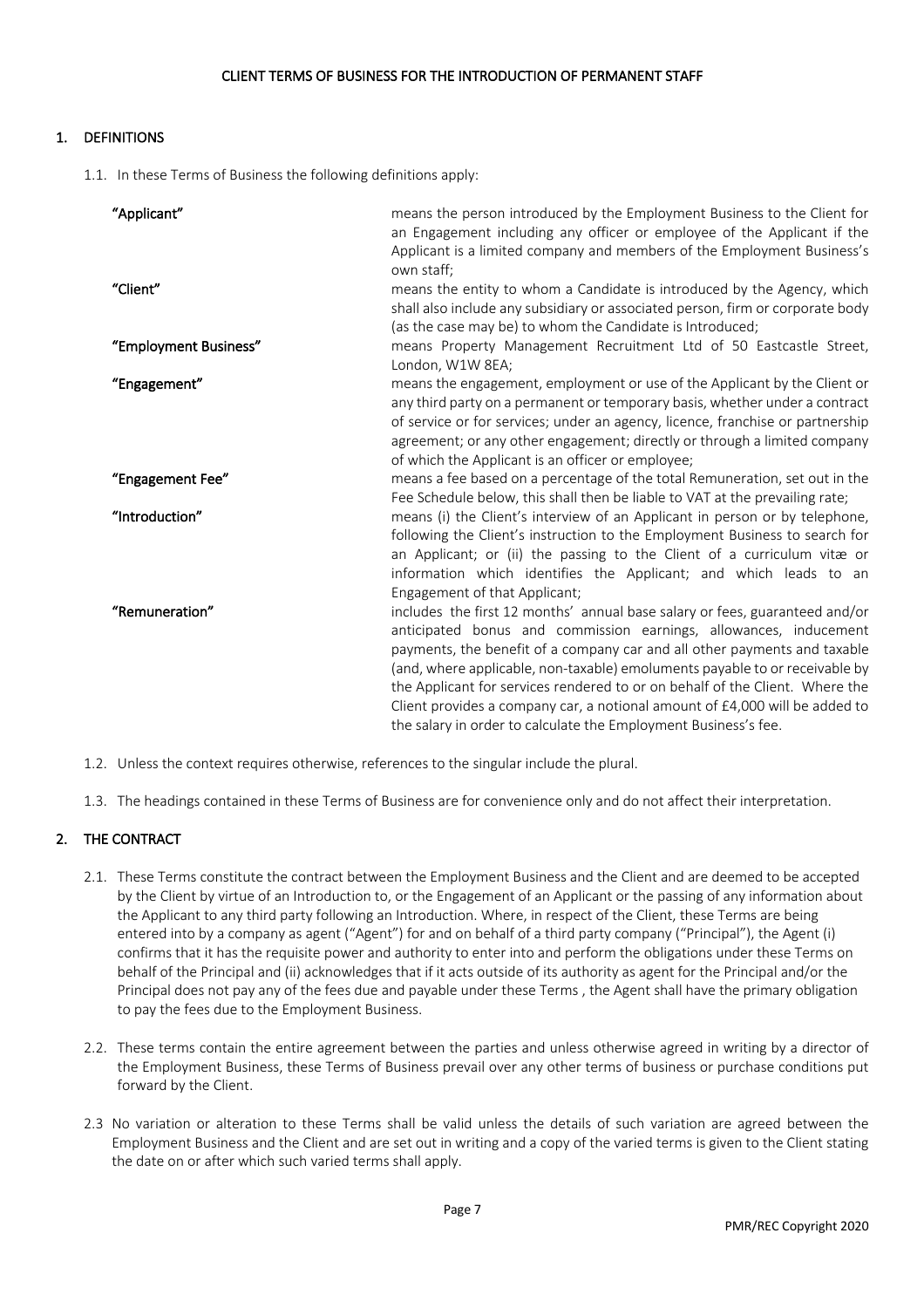## 3. NOTIFICATION AND FEES

#### 3.1. The Client agrees:

- a) To notify the Employment Business immediately of any offer of an Engagement which it makes to the Applicant;
- b) To notify the Employment Business immediately that its offer of an Engagement to the Applicant has been accepted and to provide details of the Remuneration to the Employment Business; and
- c) To pay the Employment Business's fee within 14 days of the date of invoice.
- 3.2. Except in the circumstances set out in clause 5.1 below, no fee shall be paid by the Client until Applicant accepts the offer of the Engagement whether such an offer shall be conditional or not, when the Employment Business will render an invoice to the Client for its fees.
- 3.3 The Employment Business reserves the right to charge interest on invoiced amounts unpaid for more than 30 days at the rate of 8% per annum above the base rate from time to time of the Bank of England from the due date until the date of payment.
- 3.4In relation to Applicants who are Engaged, the Client shall pay to the Employment Business the Engagement Fee.
- 3.5 In the event that the Engagement is for a fixed term of less than 12 months, the fee in clause 3.4 will apply pro-rata. If the Engagement is extended beyond the initial fixed term or if the Client re-engages the Applicant within 3 calendar months from the date of termination of the first Engagement the Client shall be liable to pay a further fee based on the additional Remuneration applicable for the period of Engagement following the initial fixed term up to the termination of the second Engagement or the first anniversary of its commencement, whichever is the sooner.
- 3.6 If the Client subsequently engages or re-engages the Applicant within the period of 6 calendar months from the date of termination of the Engagement or withdrawal of the offer, a full fee calculated in accordance with clause 3.4 above becomes payable.

#### 4. REFUNDS

- 4.1. In order to qualify for the following refund, the Client must pay the Employment Business's fee within 14 days of the date of invoice and must notify the Employment Business in writing of the termination of the Engagement within 7 days of its termination.
- 4.2. If the Engagement terminates before the expiry of 12 weeks from the commencement of the Engagement (except where the Applicant is made redundant) a refund of 100% will be allowed.
- 4.3. In circumstances where clause 3.6 applies the full fee stated in clause 3.4 is payable and there shall be no entitlement to a refund.

### 5. CANCELLATION FEE

5.1 If, after an offer of Engagement has been made to the Applicant, the Client decides for any reason to withdraw it, the Client shall be liable to pay the Employment Business a minimum fee of 10% of the Remuneration originally offered.

### 6. INTRODUCTIONS

- 6.1. Introductions of Applicants are confidential. The disclosure by the Client to a third party of any details regarding an Applicant introduced by the Employment Business which results in an Engagement with that third party within 6 months of the Introduction renders the Client liable to payment of the Employment Business's fee as set out in clause 3.4 with no entitlement to any refund.
- 6.2. The Engagement Fee will be charged in relation to any Applicant engaged as a consequence of or resulting from an Introduction by or through the Employment Business, whether direct or indirect, within 6 months from the date of the Employment Business's Introduction.
- 6.3. Where the amount of the actual Remuneration is not known the Employment Business will charge a fee calculated in accordance with clause 3.4 on the minimum level of remuneration applicable for the position in which the Applicant has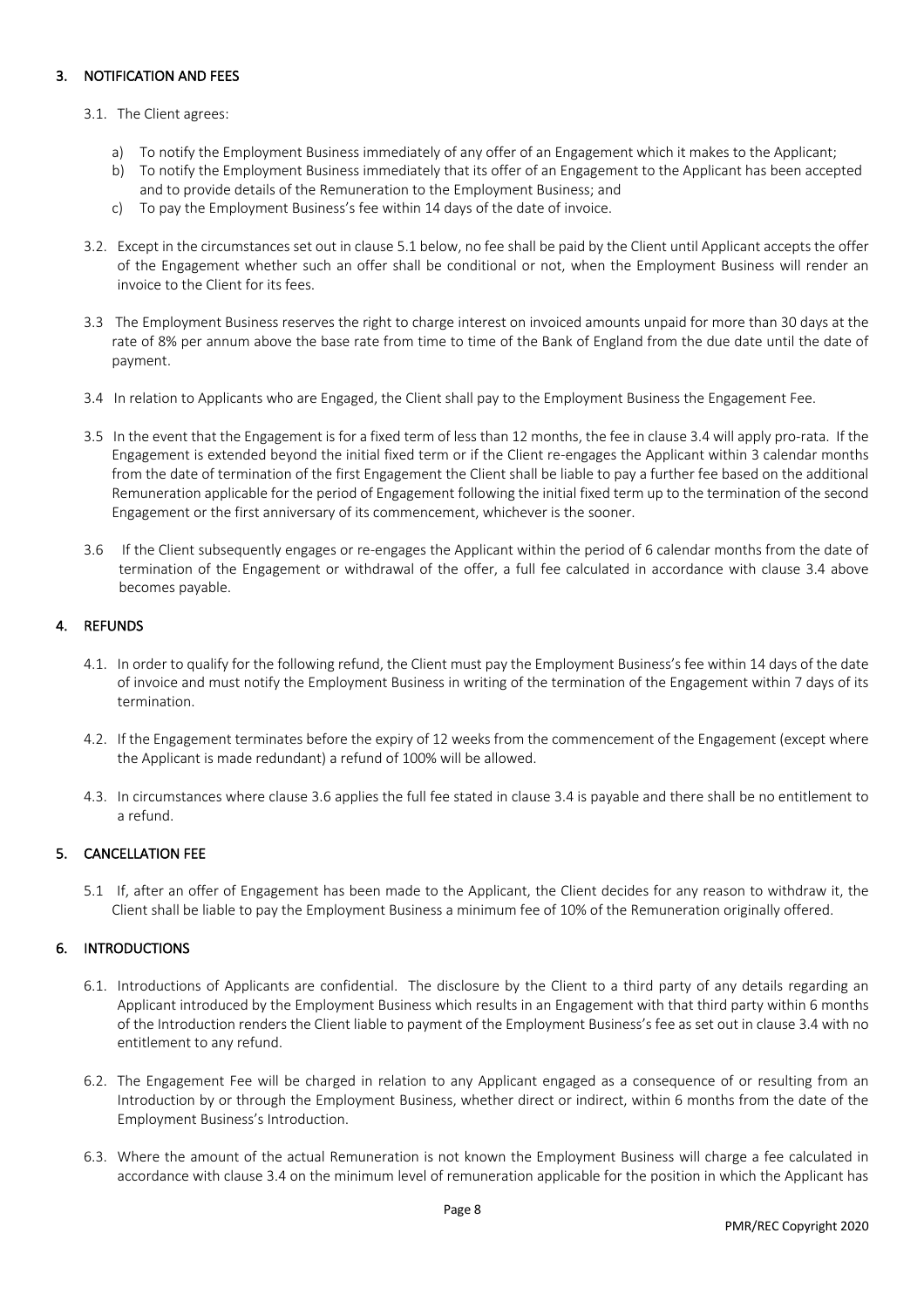been engaged with regard to any information supplied to the Employment Business by the Client and/or comparable positions in the market generally for such positions.

## 7. SUITABILITY AND REFERENCES

- 7.1. The Employment Business endeavours to ensure the suitability of any Applicant introduced to the Client by obtaining confirmation of the Applicant's identity; that the Applicant has the experience, training, qualifications and any authorisation which the Client considers necessary or which may be required by law or by any professional body; and that the Applicant is willing to work to work in the position which the Client seeks to fill.
- 7.2. At the same time as proposing an Applicant to the Client the Employment Business shall inform the Client of such matters in clause 7.1 as they have obtained confirmation of. Where such information is not given in paper form or by electronic means it shall be confirmed by such means by the end of the third business day (excluding Saturday, Sunday and any public or Bank holiday) following save where the Applicant is being proposed for a position which is the same as one in which the Applicant has worked within the previous five business days and such information has already been given to the Client.
- 7.3. The Employment Business endeavours to take all such steps as are reasonably practicable to ensure that the Client and Applicant are aware of any requirements imposed by law or any professional body to enable the Applicant to work in the position which the Client seeks to fill.
- 7.4. The Employment Business endeavours to take all such steps as are reasonably practicable to ensure that it would not be detrimental to the interests of either the Client or the Applicant for the Applicant to work in the position which the Client seeks to fill.
- 7.5. Notwithstanding clauses 7.1, 7.2, 7.3 and 7.4 above the Client shall satisfy itself as to the suitability of the Applicant and the Client shall take up any references provided by the Applicant to it or the Employment Business before engaging such Applicant. The Client is responsible for obtaining work permits and/or such other permission to work as may be required, for the arrangement of medical examinations and/or investigations into the medical history of any Applicant, and satisfying any medical and other requirements, qualifications or permission required by law of the country in which the Applicant is engaged to work.
- 7.6. To enable the Employment Business to comply with its obligations under clauses 7.1, 7.2, 7.3 and 7.4 above the Client undertakes to provide to the Employment Business details of the position which the Client seeks to fill, including the type of work that the Applicant would be required to do; the location and hours of work; the experience, training, qualifications and any authorisation which the Client considers necessary or which are required by law or any professional body for the Applicant to possess in order to work in the position; and any risks to health or safety known to the Client and what steps the Client has taken to prevent or control such risks. In addition the Client shall provide details of the date the Client requires the Applicant to commence, the duration or likely duration of the work; the minimum rate of remuneration, expenses and any other benefits that would be offered; the intervals of payment of remuneration and the length of notice that the Applicant would be entitled to give and receive to terminate the employment with the Client.

### 8. SPECIAL SITUATIONS

8.1 Where the Applicant is required by law, or any professional body to have any qualifications or authorisations to work in the position which the Client seeks to fill; or the work involves caring for or attending one or more persons under the age of eighteen, or any person who by reason of age, infirmity or who is otherwise in need of care or attention, the Employment Business will take all reasonably practicable steps to obtain and offer to provide copies of any relevant qualifications or authorisations of the Applicant, two references from persons not related to the Applicant who have agreed that the references they provide may be disclosed to the Client and has taken all reasonably practicable steps to confirm that the Applicant is suitable for the position. If the Employment Business is unable to do any of the above it shall inform the Client of the steps it has taken to obtain this information in any event.

#### 9. LIABILITY

9.1 The Employment Business shall not be liable under any circumstances for any loss, expense, damage, delay, costs or compensation (whether direct, indirect or consequential) which may be suffered or incurred by the Client arising from or in any way connected with the Employment Business seeking an Applicant for the Client or from the Introduction to or Engagement of any Applicant by the Client or from the failure of the Employment Business to introduce any Applicant. For